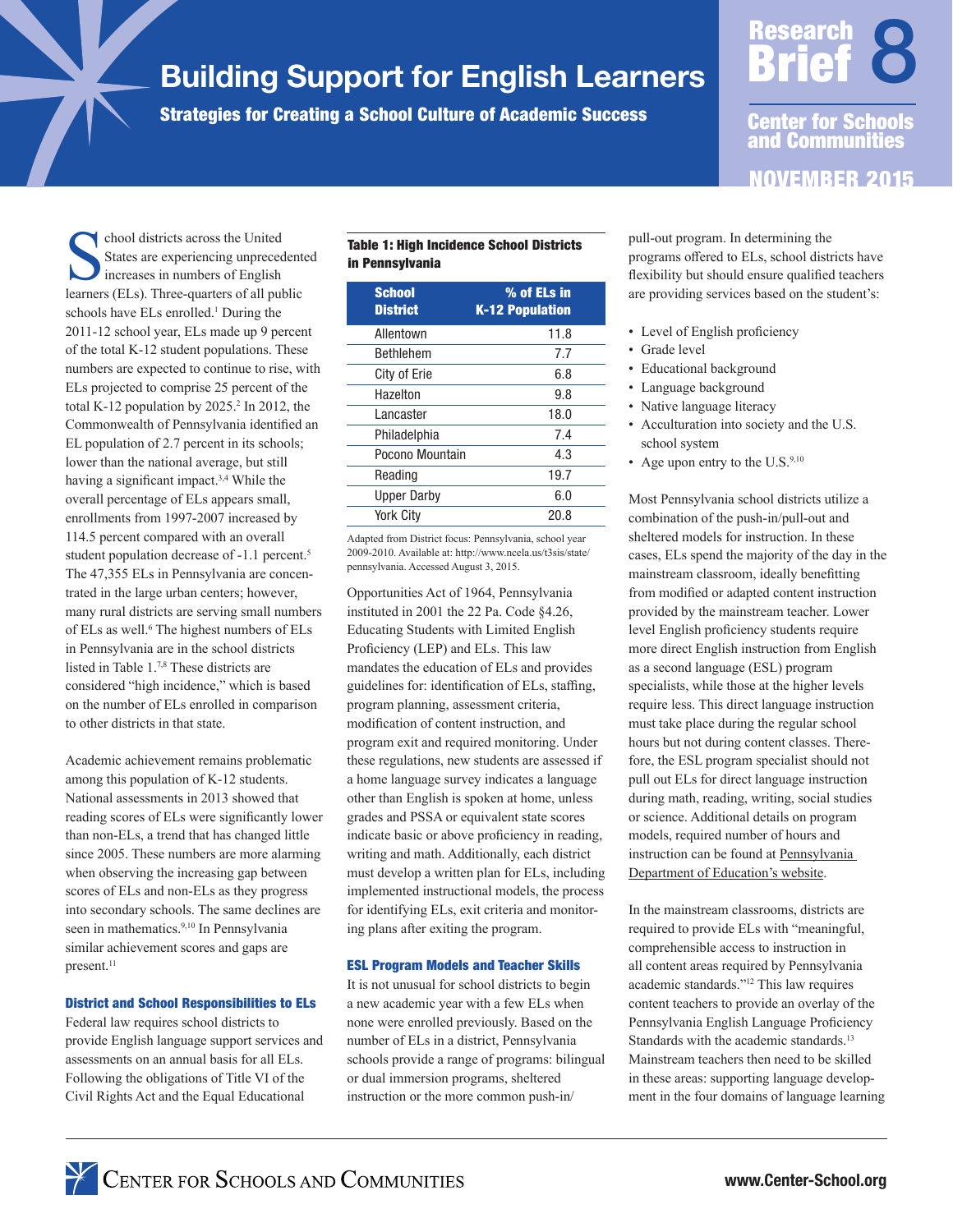(reading, listening, speaking and writing), explicitly teaching academic language and valuing cultural diversity in order to meet the needs of the ELs.14 In 2011, the Pennsylvania Department of Education mandated that pre-service teacher certification candidates complete three university credits on the topic of educating ELs. Nevertheless, teachers who completed the requirement may still find themselves unprepared to teach both subject content and the English language effectively given inconsistent preparation standards across the states.15 What is clear from the academic literature is that all teachers of ELs need to have an understanding of the second language acquisition process,<sup>15-17</sup> and the completion of three university credits is not sufficient training. In addition, intense scaffolding of content is necessary for ELs to learn the content using language at or just above their language development level.<sup>18,19</sup> This point illustrates the need for collaboration among school faculty, administrators, staff, families and ESL program specialists.

Districts, however, should not limit their collection of knowledge about ELs to the teaching faculty. ESL specialists, as experts in English language acquisition and in collaborating with mainstream teachers, play a key role in the learning process of ELs.20 School staff who are comfortable with and who understand the needs of ELs are essential, particularly in interactions with them and their families. The local community can also act as a resource for knowledge and increasing the interaction between the schools and families.

## Principal Strategies to Support Collaboration

A critical factor in the success of a school's education programs is the principal's support to create a culture in which all students are encouraged to reach for academic success. This support is based on the recognition of these important elements: time, culture, context, collaboration and professional development.

#### Provide Time for Collaboration

Principals must create time for ESL teachers and mainstream teachers to discuss curriculum as well as individual student needs. A successful way to create this environment is through "contrived collegiality."21 Principals can contrive collegiality by providing mutual time and place during the month (ideally every other week) for the teachers to meet. Werner<sup>21(p.110)</sup> found that administrators are the guardians of objective or rational time. By making these meetings part of their schedule,

teachers realize the importance of the program and the need for shared decision making. The goal is to have this forced or contrived collegiality lead to authentic collaboration as both sets of teachers recognize the success of working together to raise student achievement. Research shows that it takes ELs two to three years to become proficient in communication skills and four to ten years to approach grade level competence.<sup>22</sup> Thus, the intent to move teachers from contrived to true collaboration throughout an entire school district is paramount to the academic success of ELs. This type of collaboration supports four specific behaviors in adults:

- They talk about practice
- They observe each other engaged in the practice of teaching
- They work together planning, designing, researching and evaluating curriculum
- They share craft knowledge $23$

#### Create a Culture and Context of Collaboration

Fullan24 notes the uniqueness of an individual setting is a critical factor in implementing curriculum successfully. Because teachers can function independently, it is the principal's responsibility to closely link teachers to all initiatives. Strong school cultures are built deliberately around tightly structured beliefs, values and norms that have a highly specific professional focus.25 The following indicators demonstrate coupling success:

- A high percentage of teachers can articulate the goals of the school
- Teachers spend time in department and grade level meetings, discussing issues that lead to a shared understanding and implementation of a joint plan of instruction
- High vertical bonds exist between formal policies and individual behavior that indicates staff members comply with policies that are enforced consistently

Co-teaching and collaboration can provide a powerful support system for mainstream classroom and ESL teachers who otherwise might feel isolated or frustrated about the challenges they face with diverse learners. The goal is to create a true partnership in which the mainstream teacher and ESL teacher work with the students to foster a sense of self-efficacy and ownership of learning.26 At-risk students who remain in mainstream classrooms with instructional support achieve at higher levels than peers who receive instruction in a pullout model.<sup>27</sup> Also, motivation increases in mainstream

classrooms when students are engaged in meaningful learning.28 Communication with native English speakers allows the authentic use of language, including exposure to and practice with more complex vocabulary and linguistic structures. ELs can become full participants and receive more opportunities as members of the school community. ELs are also exposed to a wider range of instructional alternatives than they would be in a pullout program. Furthermore, students see the connections between English instruction and mainstream academic content.26

#### Utilize Professional Development to Inspire Collaboration

Professional development is key to creating a culture of better teaching and improved learning. In order for professional development to become a basic component of the professional lives of teachers, schools must become places where teachers learn formally and informally on a daily basis. These sites of learning promote risk taking and provide teachers with the knowledge and skills that will increase their ability to provide opportunities for ELs. Programs such as:

- Peer coaching and co-teaching allow teachers to practice and take risks with each other
- Building a community of teachers who engage continuously in the study of their craft
- Develop a shared language and common understanding
- Provide a structure for follow-up training that is requisite for acquiring new teaching skills and strategies<sup>29</sup>

#### Avoid Common Pitfalls

One of the pitfalls in the collaboration between ESL specialists and mainstream teachers is the tendency of teachers to work independently, as noted previously. Mainstream teachers might also think that English instruction should occur in another location with the ESL specialist only, leading to the loss of the language learning potential of the content classroom. This approach also ignores the Pennsylvania code dictating that content instruction be adapted for ELs.12 The ESL specialist could be reduced in stature to that of a classroom aide, rather than a colleague with equivalent expertise who has the potential to contribute essential information to the learning process of ELs.

The potential for positive outcomes in an EL's academic success is greatly enhanced with collaborative work between these two critical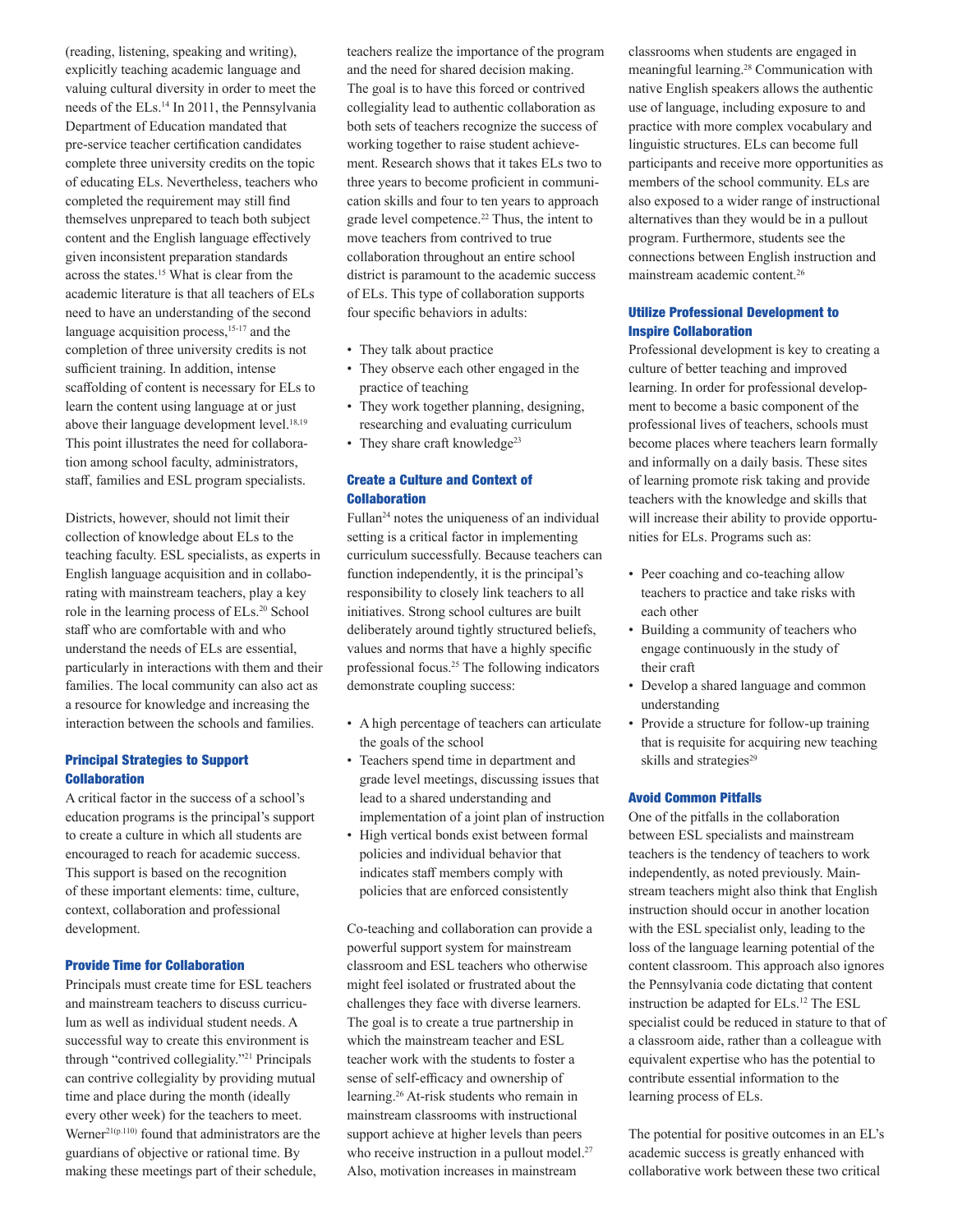components—the ESL specialist and the mainstream content teacher. Over time and with consistent enforcement by the building principals for the allocation of this shared planning time, true collaboration, including shared understanding and joint implementation of planning among faculty, evolves organically. Adapted from Baecher and Bell's<sup>30</sup> continuum model of collaboration for ESL specialists, the model below (Figure 1) incorporates both the perspectives of the ESL specialist and the mainstream teacher with the preferred approach being full collaboration for EL academic achievement. The full potential of collaboration can be reached only when the principal starts the process by contriving collegiality and continually supports its growth, as previously discussed.

#### Principals' Strategies to Create Culture of Academic Success

Principals and school districts can show support for the culture of achieving academic success for all ELs by overtly leading, developing and continually supporting the types of activities listed.

Faculty and staff need principals to:

- Encourage and enable staff and faculty to participate in professional development
- Include ESL program faculty in department and schoolwide meeting agendas
- Participate in staff and faculty development themselves
- Demonstrate and facilitate multicultural interaction and understanding in the school
- Work with district ESL staff to design school curriculum
- Allow ESL specialists and mainstream teachers time to plan curriculum collaboratively to meet the needs of ELs

ELs and their families/caregivers need principals to:

- Hire bilingual faculty and staff members from students' cultures
- Demonstrate and facilitate multicultural interaction and understanding with the families and in the community beginning on day of ELs arrival
- Research and disseminate community and district resource information to staff, faculty and EL families
- Promote programs and services for ELs in district and community meetings
- Encourage parents and caregivers of ELs to participate in school and community activities<sup>21,31</sup>

#### English Learner Tool Kit

The Office of English Language Acquisition has provided an English Learner Tool Kit to help state and local education agencies meet their obligations to ELs. This toolkit

contains guidelines for implementing effective professional development for both ESL and general education teachers and includes a framework for supporting ELs using the Danielson Framework for Teaching Evaluation Instrument.

The Pennsylvania Department of Education provides a similar resource with information specific to Pennsylvania. Their ESL website includes a toolkit for program development and evaluation, family and community involvement, information about professional development opportunities, as well as contact information for expert individuals at the Pennsylvania Department of Education and the Center for Schools and Communities.

#### Authors

Karin Sprow Forté, D.Ed. Denise G. Meister, Ph.D.

This brief was produced in partnership by the Pennsylvania Department of Education and the Center for Schools and Communities as part of the English as a Second Language Professional Development Services and Supports to Pennsylvania Local Educational Agencies.

Figure 1: Continuum Model of Collaboration for ESL Specialists and Mainstream Teachers

Minimal **Collaboration** 

Finding out the same day what the teacher and specialist are working on

## No **Collaboration**

Repeated unsuccessful attempts to co-plan or be apprised of lesson plans

# **Partial Collaboration**

Planning a unit independently and identifying target vocabulary for practice in class and with specialist

## **Substantial Collaboration**

Regular presence of ESL specialist on the same day(s) each week and leading whole-class lessons

## Full **Collaboration**

Co-planning lessons and units and co-teaching them several times per week on a regular basis

Baecher, L., & Bell, A. (2011). A "continuum" model of collaboration in ESL. *Academic Exchange Quarterly, 15*(1), 56-61.

The Center for Schools and Communities is a division of the Central Susquehanna Intermediate Unit, a public education service agency. The Center provides training, technical assistance, resources, grant administration and program evaluation to programs serving children, families and communities in Pennsylvania. This brief, produced in partnership with the Pennsylvania Department of Education as part of its English as a Second Language Professional Development services and supports to Pennsylvania local educational agencies, is available on the Internet at www.Center-School.org.

© 2015 Center for Schools and Communities. This work may be reproduced and redistributed, in whole or in part, without alteration and without prior written permission, solely by educational institutions for nonprofit administrative or educational purposes provided all copies contain the following statements: "© 2015 Center for Schools and Communities. This work is reproduced and distributed with the permission of the Center for Schools and Communities." No other use is permitted without the express prior written permission of the Center for Schools and Communities. For permission, contact info@centerschool.org.